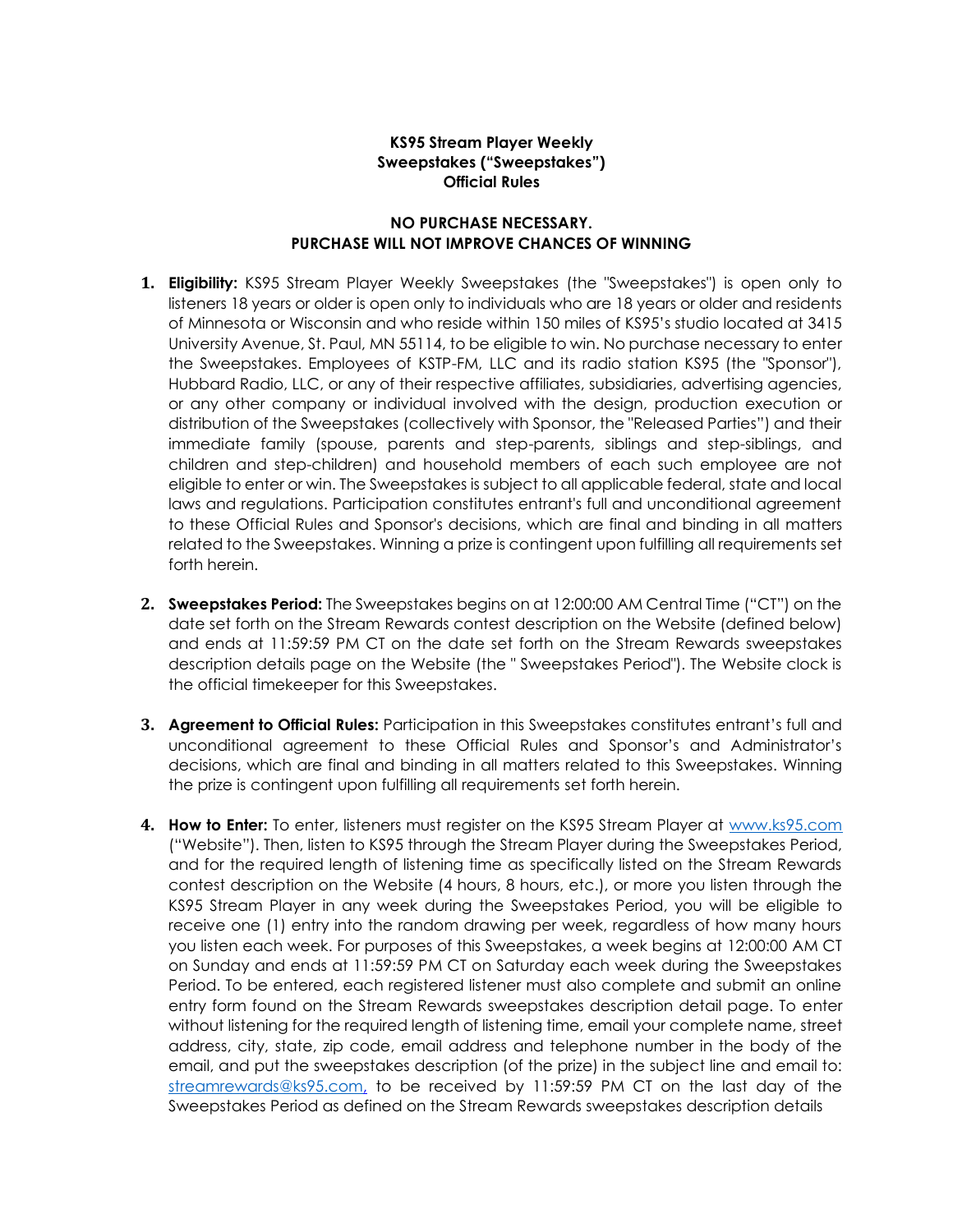page on the Website. Sponsor is not responsible for lost, late, delayed, incomplete or returned emails. **Limit one (1) entry per person per week regardless of the method of entry.**

- **5. Random Drawing/How Winner Is Chosen**: On or about the business day following the last day of the Sweepstakes Period, the winner(s) (as specified in the details page of the Website) will be selected from among all eligible entries received, in a random drawing to be conducted by Sponsor. Odds of winning depend on the number of entries received. The winner(s) will be notified by Administrator via email or telephone the day of the random drawing. Failure to respond to the email notification within **three (3) days** will be deemed forfeiture of the Prize and an alternate winner may be selected at Sponsor's sole discretion, time permitting. Sponsor is not responsible for email or telephone notifications that are undeliverable.
- **6. Prizes & Approximate Retail Values ("ARVs") –** The specific prize(s) and ARV of each prize available to be won in each Sweepstakes will be as specifically listed in the Sweepstakes Prize Details page. Prizes consist of only those items specifically listed as part of the prize. Taxes are winner's sole responsibility. Prizes are not transferrable, substitutable, and may not be redeemed for cash. Sponsor reserves the right to substitute any prize, or portion thereof, for any reason at Sponsor's sole discretion. Any limitations on any prize will be provided at the time the prize is awarded.

For any concert or event prize, Sponsor is not responsible to award the Prize in the event of a concert or event cancellation, postponement or delay. In the event of a concert or event cancellation, postponement or delay, winner forfeits their right to the Prize once it becomes unavailable for any reason. All events and concerts are subject to the rules, restrictions and requirements of the venue the event or concert is occurring.

The winners must meet the eligibility requirements as set forth in Paragraph 1 of these Official Rules. Winners are responsible for paying all applicable income taxes associated with accepting their Prize. Winners may be required to sign a liability and/or publicity release ("Prize Release") prior to issuance of a prize. A 1099 form may be submitted to all appropriate taxing authorities, and by signing a Prize Release (if applicable), each winner accepts the Prize, and even if the winner does not use the Prize, he/she will be responsible for the applicable taxes. Sponsor may substitute any prize, or portion thereof, for one of equal or greater value for any or no reason at Sponsor's sole discretion.

**7. Claiming the Prize:** Upon winner verification, the winner(s) will either, as determined solely by Sponsor, be told how they will receive their prize in one of three ways as follows: (1) Prize Pick-Up: **as a condition of being named an official winner,** each potential winner must claim his/her prize in person at KS95 Studios located at 3415 University Ave, St. Paul, MN 55114 during normal business hours (Monday-Friday, 9:00 a.m. to 5:00 p.m.) within **thirty (30)**  days of the day he or she wins to verify that he/she is the qualified winner and must sign a Publicity and Liability Release ("Release") upon (and as a condition of) picking up the Grand Prize. Failure to comply with this deadline shall be deemed to be the winner's forfeiture of his or her right to claim the Grand Prize. The winner must prove he or she is a qualified winner by presenting acceptable identification (e.g., state driver's license; state issued identification card; valid passport with address verification; or birth certificate with social security card and photo identification and address verification). If a winner cannot prove he or she is a qualified winner, the prize will not be awarded. OR (2) Prize Mailed: Sponsor will mail out the prize to the winner. OR (3) Prize Emailed: Sponsor will email the prize to the winner to the address provided by the winner during the winner verification process (as provided on the entry form). Sponsor is not responsible for any emails that are not received by winner. In the event the prize is an electronic ticket to an event or concert,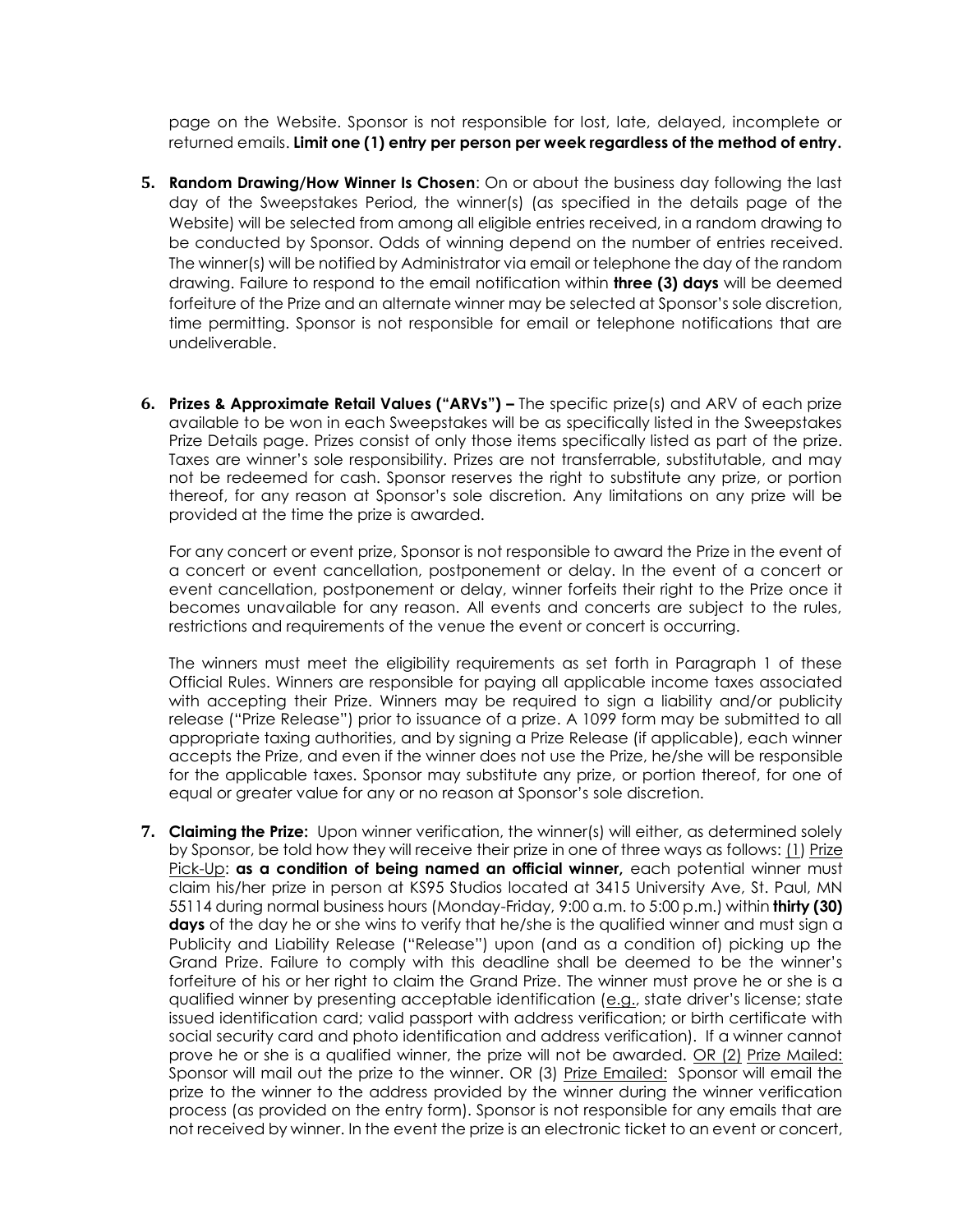once emailed, Sponsor is no longer responsible for the transmission, downloading, printing, transferring of any electronic ticket which is the sole responsibility of the winner. Neither Administrator nor Sponsor is responsible for lost, late, mutilated, damaged or delayed mailing of any prizes. All unclaimed or returned prizes remain the property of Sponsor. Winner may be required to sign and complete a W9 prior to receiving their prize and a 1099 form will be submitted by Sponsor (or Administrator, on behalf of the Sponsor) to all appropriate taxing authorities.

- **8. Participation Conditions/Release/Consent to use Likeness:** By participating, each participant agrees to: (a) comply with and be bound by these Official Rules and the decisions of the Sponsor which are binding and final in all matters relating to this Sweepstakes; (b) release and hold harmless the Released Parties from and against any and all claims, expenses, and liability, including, but not limited to, negligence and damages of any kind to persons and property, including, but not limited to, invasion of privacy (under appropriation, intrusion, public disclosure of private facts, false light in the public eye or other legal theory), defamation, slander, libel, violation of right of publicity, infringement of trademark, copyright or other intellectual property rights, property damage, or death or personal injury arising out of or relating to a participant's participation in this Sweepstakes, and acceptance or use or misuse of prize; (c) indemnify, defend and hold harmless the Released Parties from and against any and all claims, expenses, and liabilities (including reasonable attorney's fees) arising out of or relating to an entrant's participation in the Sweepstakes and/or entrant's acceptance, use or misuse of prize; and (d) allow Sponsor's use for promotional purposes of his/her likeness, voice and/or address (city/state) without any additional compensation. By calling in to participate in this Contest, each participant consents to his or her voice and telephone conversation being recorded and/or broadcast.
- **9. General Conditions:** Sponsor reserves the right to cancel, suspend and/or modify the Sweepstakes, or any part of it, for any reason whatsoever, including, without limitation, fire, flood, natural or man-made epidemic of health or other means, earthquake, explosion, labor dispute or strike, act of God or public enemy, satellite or equipment failure, riot or civil disturbance, terrorist threat or activity, war (declared or undeclared) or any federal state or local government law, order, or regulation, public health crisis, order of any court or jurisdiction or if any fraud, technical failures or any other factor beyond Sponsor's reasonable control impairs the integrity or proper functioning of the Sweepstakes, as determined by Sponsor in its sole discretion. Sponsor reserves the right, in its sole discretion, to disqualify any individual it finds to be tampering with the participation process or the operation of the Sweepstakes or to be acting in violation of these Official Rules or any other promotion or in an unsportsmanlike or disruptive manner. Any attempt by any person to deliberately undermine the legitimate operation of the Sweepstakes may be a violation of criminal and civil law, and, should such an attempt be made, Sponsor reserves the right to seek damages from any such person to the fullest extent permitted by law. Only the type and quantity of prizes described in these Official Rules will be awarded. The invalidity or unenforceability of any provision of these rules shall not affect the validity or enforceability of any other provision. In the event that any provision is determined to be invalid or otherwise unenforceable or illegal, these rules shall otherwise remain in effect and shall be construed in accordance with their terms as if the invalid or illegal provision were not contained herein. Sponsor's failure to enforce any term of these Official Rules shall not constitute a waiver of that provision.
- **10. Limitations of Liability:** The Released Parties as set forth above are not responsible for: (1) any incorrect or inaccurate information, whether caused by entrants, printing errors or by any of the equipment or programming associated with or utilized in the Sweepstakes; (2) technical failures of any kind, including, but not limited, to malfunctions, interruptions or disconnections in phone lines or network hardware or software; (3) unauthorized human